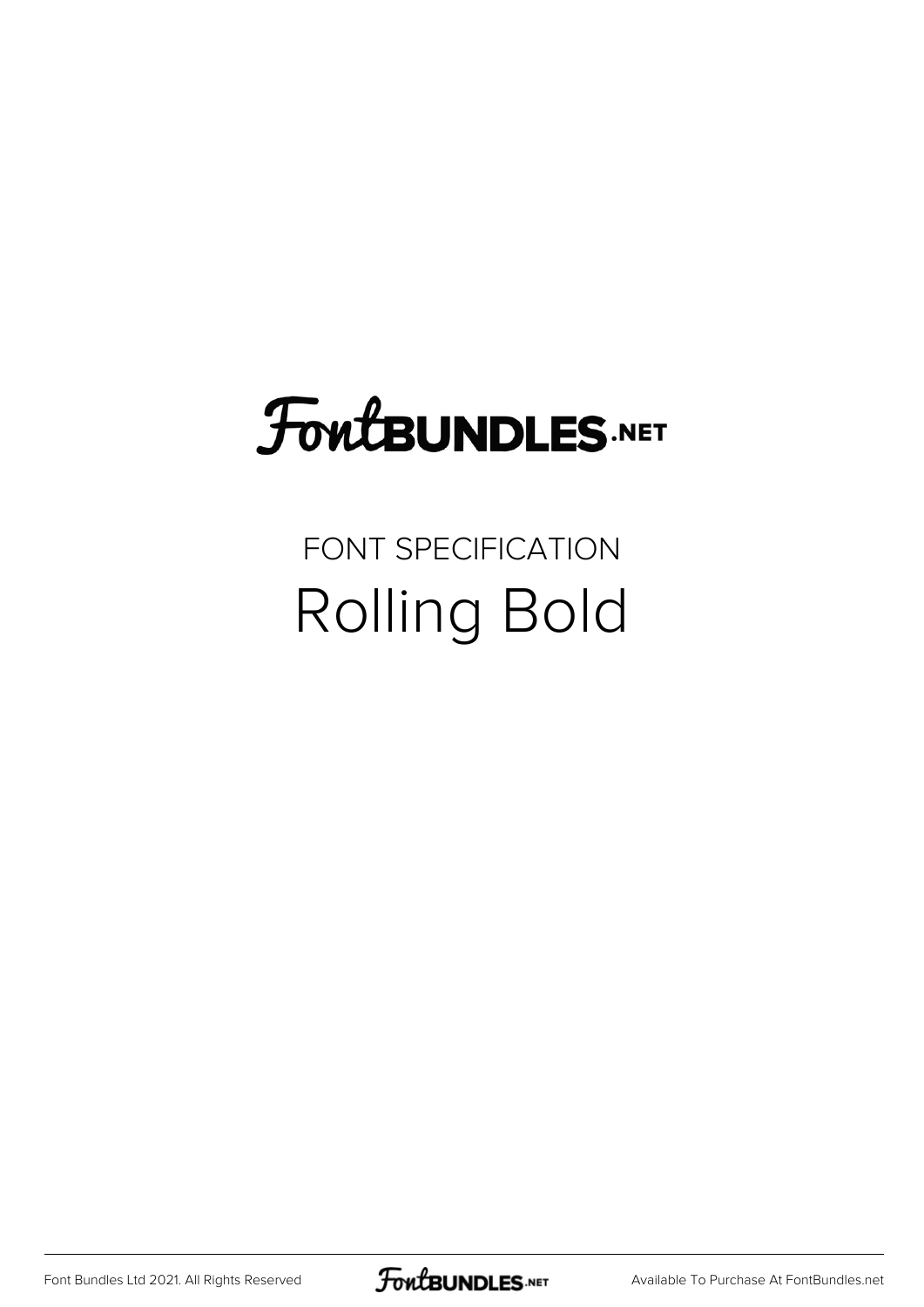### Rolling Bold - Regular

**Uppercase Characters** 

## 7BCDETGH1IKLMNOPQRS TUVUXUZ

Lowercase Characters

## abodefghijklmnopqrstuvwxy  $\boldsymbol{z}$

**Numbers** 

## 0123456189

**Punctuation and Symbols** 

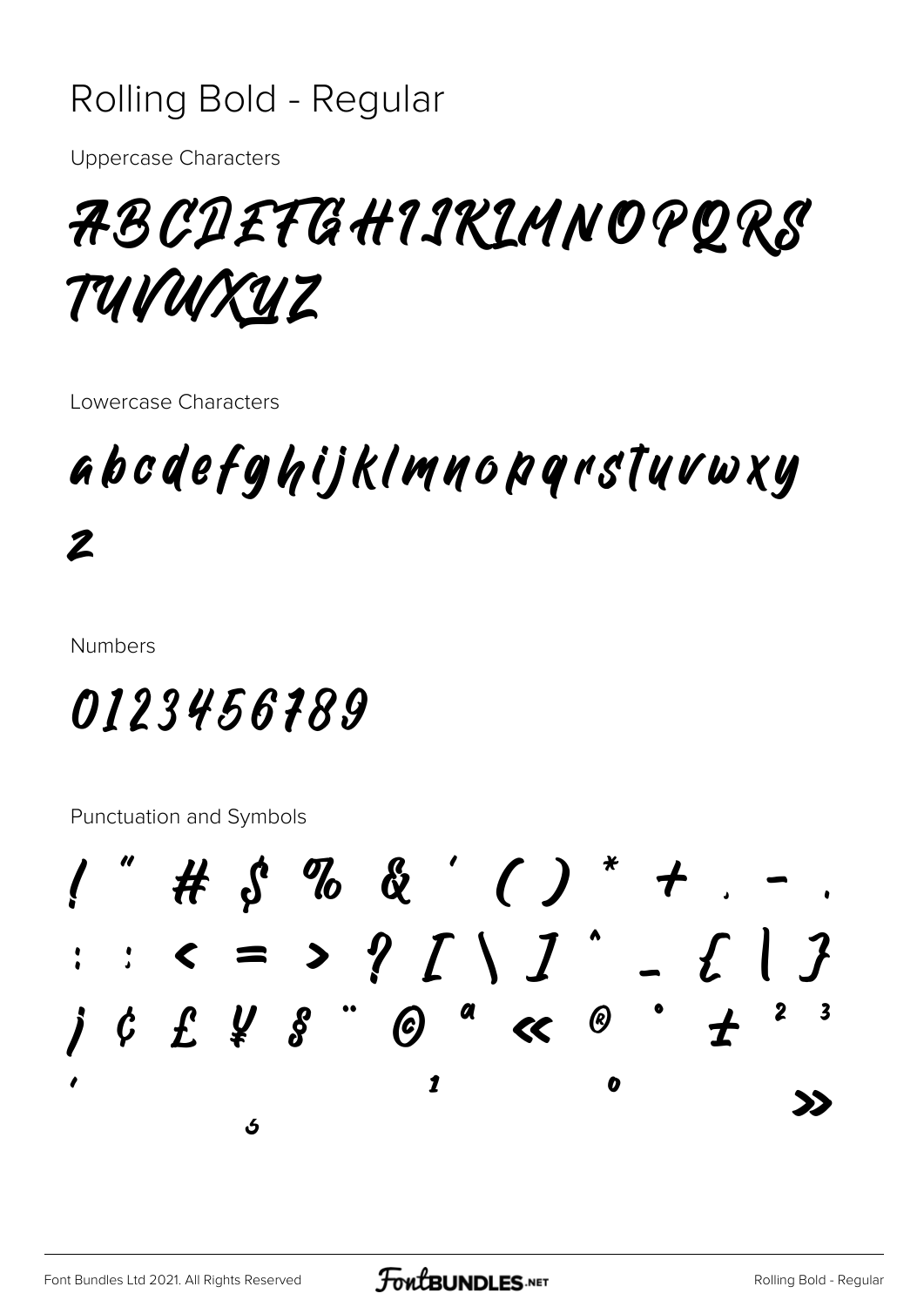All Other Glyphs

**À Á Â Ã Ä Å Æ Ç È É Ê Ë Ì Í Î Ï Ð Ñ Ò Ó Ô Õ Ö × Ø Ù Ú Û Ü Ý ß à á â ã ä å æ ç è é ê ë ì í î ï ñ ò ó ô õ ö ÷**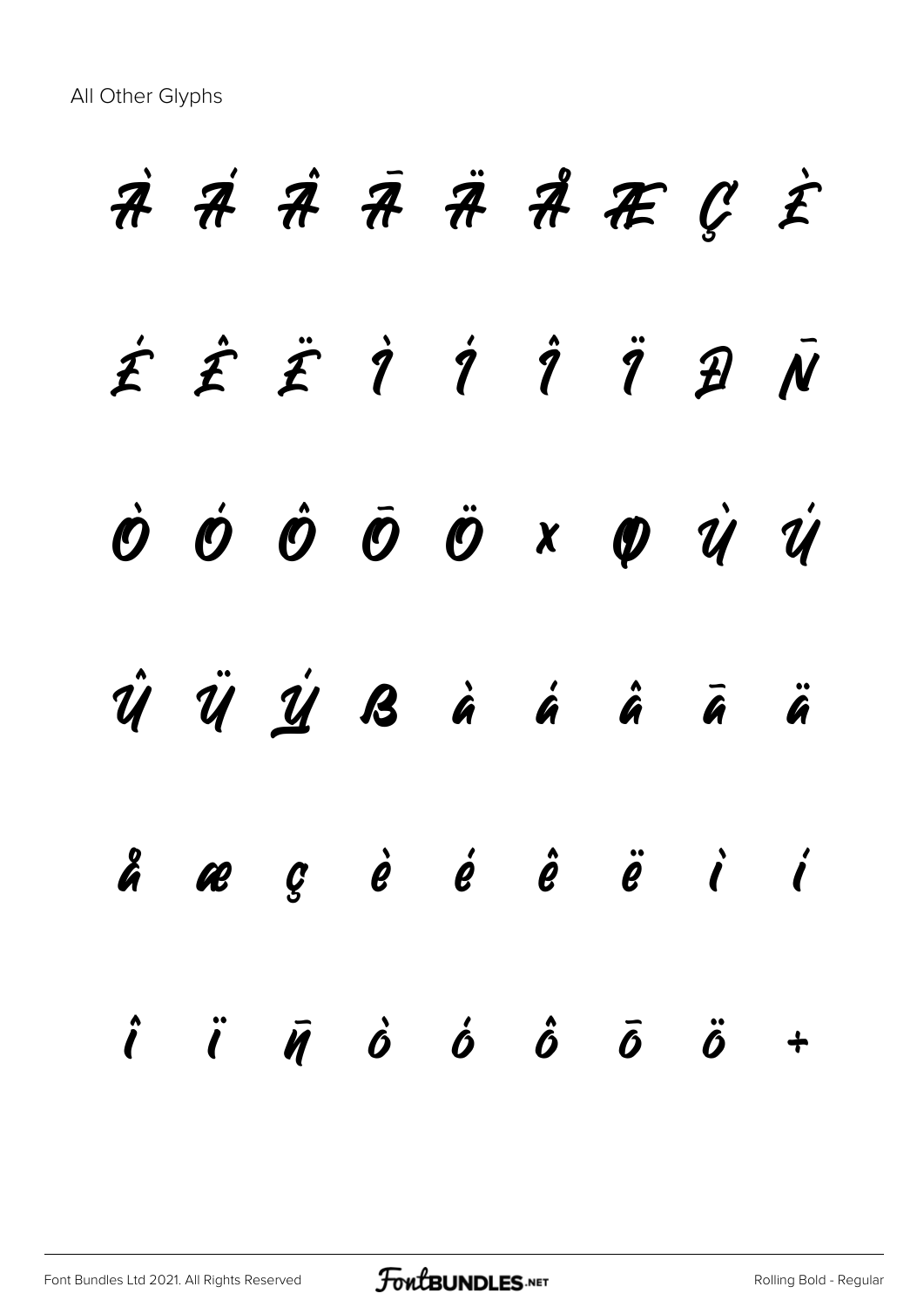#### Ù Ú Û Ü Ý Ÿ *Đ* đ  $\phi$  $\dot{s}$   $\ddot{y}$   $\ddot{z}$  $CF$   $\alpha$   $\ddot{\beta}$  $\overline{t}$  $\ddot{z}$  $\mathbf{z}$  $\bullet$  $\bullet$  $\boldsymbol{0}$  $\bullet$  $\overline{\mathbf{u}}$  $\boldsymbol{\eta}$  $\epsilon$  $\blacktriangleright$  $\overline{\phantom{0}}$  $\left\langle \right\rangle$  $\ddot{\mathbf{u}}$  $\boldsymbol{\eta}$

## $R$   $B$   $C$   $D$   $H$   $C$   $C$   $D$   $M$

### Q R S N W X Y en op

49 a k k b b k k f c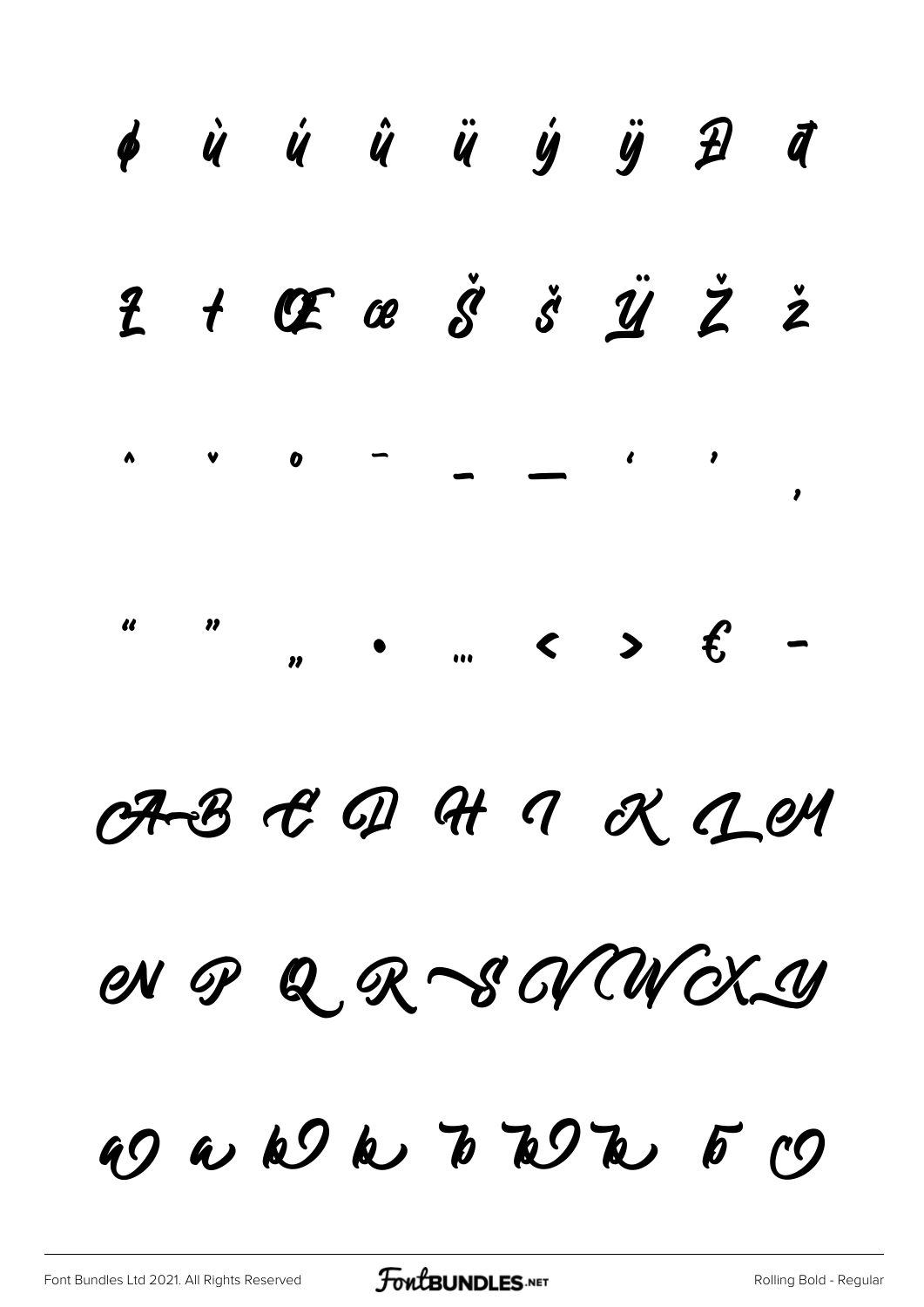